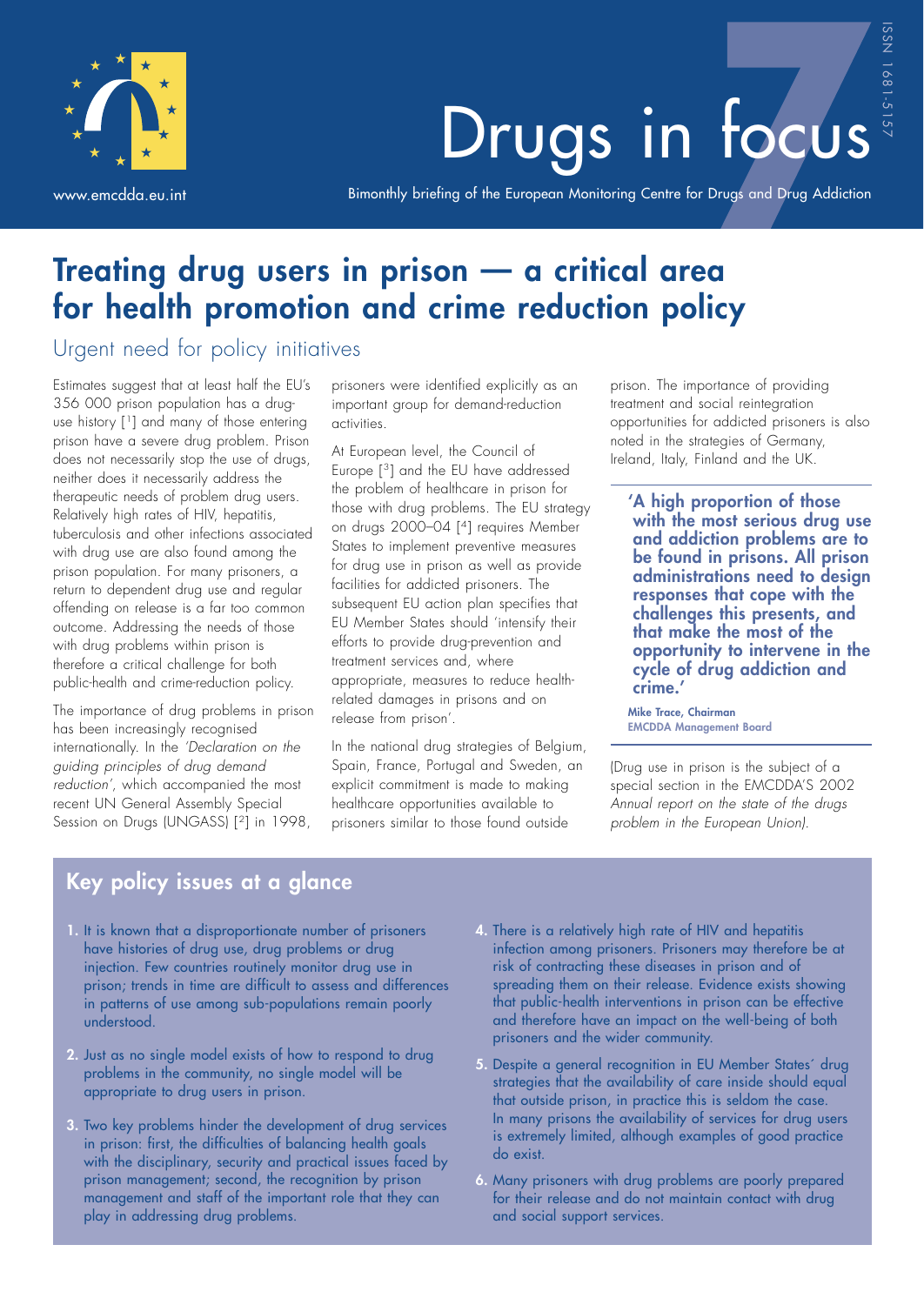#### **Treating drug users in prisons — Overview**

#### **1. Drug problems are common in prison**

It is recognised that the number of drug users is disproportionately high in prisons, although estimates of the actual size of the problem vary considerably. Drawing conclusions on prevalence is also complicated by the fact that some studies are carried out at local level among small numbers of prisoners and may not provide a representative picture of the national situation. It is clear, however, that the majority of detainees (up to 86 % in some reports) have some experience with illicit drugs and that the number of regular or injecting drug users is also high. In studies of EU prison populations, estimates of the lifetime prevalence of injecting vary between 6 and 69 %, which is greatly in excess of the less than 1 % estimated for the general population. A recent paper  $[5]$ on the risk behaviour of drug injectors in prison in Europe concludes that an internationally consistent finding was that one third of adult male prisoners had a history of injecting.

**'We know that drug use in prisons is a problem in Europe and we know that the costs to individuals and their communities of drug problems are considerable. The challenge for European drug policy is to ensure that our prisons work to make the situation better, not worse.'**

GEORGES ESTIEVENART EMCDDA EXECUTIVE DIRECTOR

Some drug users may stop or cut down their use of drugs after imprisonment, but the availability of drugs in prisons means that others will initiate drug use; some prisoners may find that their habit escalates and others may even move to more damaging behaviours. Worryingly, studies of drug users in prison suggest that between 3 and 26 % first used drugs while they were incarcerated and up to 21 % of injectors initiated injecting whilst in prison.

Drug use in prison may also be accompanied by particularly risky behaviour, such as sharing drugs and injecting equipment. These dangers may be exacerbated because preventive measures, such as making sterile injecting equipment available, are often prohibited.

#### **2. Meeting the diverse needs in prison**

As with the wider community, prisons will contain individuals whose experience of drug use varies considerably, although the number of those with drug problems or who inject is higher. The possible goals of intervention will include prevention, treatment and social reintegration, and harm reduction.

Chronic drug users often have a history of both incarceration and failed treatment attempts. Psychological or psychiatric problems are also common and their physical health is often poor. They may be resistant to starting yet another course of treatment in prison or poorly motivated to address their underlying problems. On the more positive side, prison could represent a window of opportunity for some to reassess their drug use and also to address other primary healthcare needs.

Many drug users in prison are serving short-term sentences or are on remand. This means that the time available for therapeutic interventions is often very limited. The option of referral to community drug services is therefore imperative for continuity of treatment and care after release.

Young people are a particularly vulnerable group in prison generally, and specifically in relation to drug use. Difficult issues such as bullying, intimidation, sexual abuse and self-harm are all interrelated problems that complicate working with this group and may interact with or even lead to initiation of drug use or drug injecting.

Although fewer women are imprisoned than men, they are more likely to report a drug problem. Histories of prostitution and sexual abuse are also common and may be linked to drug use. As with services outside prison, pregnancy and childcare

issues have important implications for drug treatment.

Both outside and inside prison, members of ethnic minorities are resistant to drug treatment. Useful examples of good practice which have been identified by community services working in this area include being aware of culturally sensitive areas (especially gender or religious issues), employing staff with appropriate backgrounds and addressing language problems.

In some prisons, drug use is so common that anyone who is not using drugs or is attempting abstinence may experience considerable difficulties. One approach to this problem has been the development of ´drug-free wings´, where inmates voluntarily agree to a regime where no drugs will be available or used in their accommodation block. This is often monitored by drug testing.

#### **3. Prison drug treatment finding a balance between control and care**

The focus of prisons is on the containment and control of their inmates. Drug treatment services are geared to the needs of a disadvantaged and chaotic group. Bringing these divergent approaches together and encouraging them to work in partnership is perhaps one of the biggest challenges for policy in this area.

From a public-health point of view, the three main challenges for EU prisons are mental health, drugs and communicable diseases [6]. At worst, prison exacerbates all these problems. At best, prison may be a unique opportunity to reach drug users who have never been in contact with specialised services [7] — and encourage them to address their drug problems. For those prisoners whose offending is directly linked to their drug use, the importance of intervening to break this connection is selfevident, from both a crime reduction and a health perspective.

The challenge for policy is to ensure that prison does not exacerbate drug problems and that, where possible, it leads to positive gains for both the individual and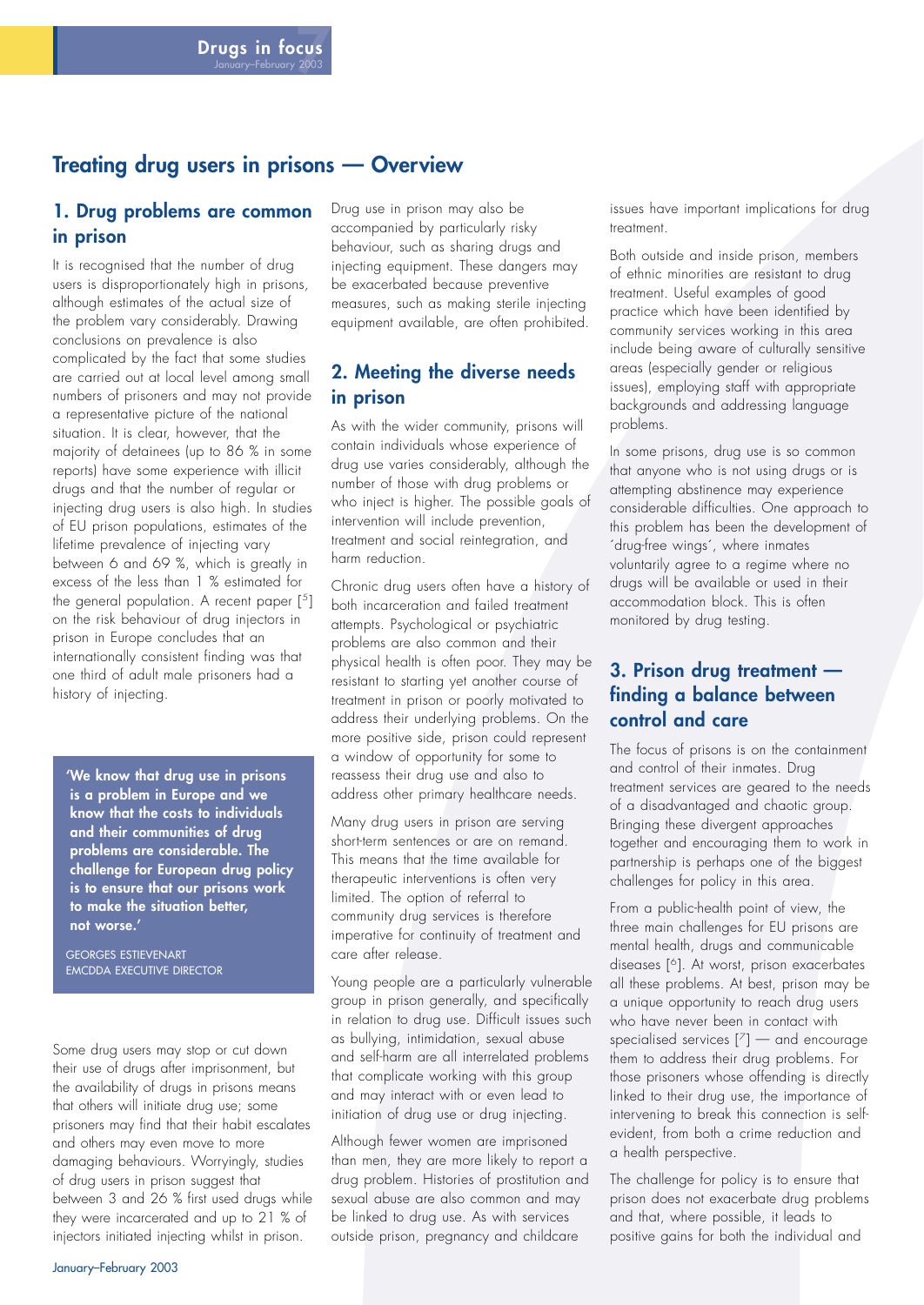the community. To achieve these goals, a strategic policy approach is needed that provides a framework for integrating drug treatment into the wider role of the prison.

It is widely recognised that prison staff have a tough job. Their attitude towards drug users and the inherent working practices of prison systems are not always conducive to successful drug treatment. A policy objective, therefore, should be to encourage prison staff to recognise the important role they can play in addressing drug problems. The commitment of prison healthcare staff to the delivery of drug treatment in prisons is especially important. A strong and professionally independent prison medical service, which accepts a broad role in meeting the healthcare needs of their charges, is likely to be a key element in any successful drug treatment initiative.

#### **4. Prison: the potential for a rapid spread of infectious diseases**

As in the community at large, the prevalence of HIV and hepatitis C infection in prison is higher among intravenous drug users (IDUs) than non-IDUs and the associated health problems are more acute. Amongst IDUs in prisons, levels of HCV infection range from between 30 and 44 % in the UK to over 80 % in Germany (Berlin) and in Ireland. Estimates of HIV prevalence varies from 0–2 % in the UK, Denmark and Belgium to 23 % in Spain and 28 % in Portugal. The scarcity of injecting equipment within prisons may encourage an increase in sharing of equipment. This means that injectors who continue to use drugs in prison may be particularly vulnerable to infection, and studies have documented sudden outbreaks of HIV and hepatitis in prisons that are directly linked to intravenous drug use [8].

When the prisoner is released and returns to his or her community, the infection may spread, highlighting the wider public health implications and the importance of interventions in this area.

Few prisons in the EU operate similar measures for preventing infectious diseases to those available outside, such as confidential HIV and hepatitis testing

and hepatitis B vaccination. There is also considerable opposition among prison authorities to syringe exchange programmes. There are a number of reasons for this: national or internal prison policies may prohibit syringe exchange, because of safety and security concerns; there are concerns that such a programme could send out a signal that illicit drug use is accepted in prisons or is even encouraged; prison staff are resistant to what they perceive as a possible threat to their own security and well-being. Whether these fears are justified remains unclear. Whilst there is a need for further studies, some evidence exists to suggest that syringe exchange need not threaten the security of staff, endanger fellow prisoners or encourage drug consumption  $-$  and it may reduce syringe sharing  $[°]$ . Syringe exchange programmes are currently rare but do exist in Spain and in some prisons in Germany. More commonly, cleaning material is now made available in prisons in the EU. Given the importance of reducing the risk of HIV and other infections amongst the prison population, there is an urgent need to evaluate the costs and benefits of different approaches in this area to ensure that effective interventions are available to all prisoners.

#### **5. Resources needed to give prison drug users equivalence of care [10]**

Despite the political mandate to treat problem drug users, few prisons have sufficient resources to provide adequate treatment programmes and services are not provided at all in many prisons. More positively, more resources are beginning to be invested in this area of work and the situation, at least in some countries and with respect to some treatment options, is improving.

Drug-free treatment approaches have dominated interventions in EU prisons. Methadone treatment remains controversial in many prisons despite being widely accepted as an effective intervention for opioid dependence elsewhere. A number of complex issues are raised in terms of prison policy, such as continuity of care, liaison with outside services and availability of substitution and/or

detoxification services. Prisoners who have been receiving drug substitution treatment will find that this is not continued in many prisons, although this may be changing in some countries. Although practical and control issues clearly complicate the provision of substitution treatment within prison, given the evidence of the value of these kinds of intervention for some types of drug problem, this is an area that clearly warrants further consideration.

#### **6. Aftercare is essential**

Effective aftercare is essential if the investment made in prison-based treatment is to pay long-term dividends. Relapse into drug use and offending and the danger of drug overdose are especially high in the early weeks following release from prison [<sup>11</sup>]. The availability of treatment and social support services for prisoners on their release is therefore of critical importance.

To make this goal a reality requires adequate and timely networking between prisons and aftercare services. Some prison parole schemes are linked to the requirement to attend for treatment. However, it is clearly desirable to encourage the voluntary participation of prisoners to engage with treatment and social support services. Coordination with primary-care providers and support services is vital for the clinical case management of those prisoners with HIV, hepatitis or tuberculosis infection in order to ensure that referral results in a seamless continuation of care and that medication is not disrupted.

The quality of care given to offenders, from initial reception through to preparation for release, is likely to be a crucial factor in the success of tackling drug use in prison.

A range of well-coordinated responses is called for, the benefits of which will accrue not only to the individual prisoners but also to society as a whole.

At present, the sad fact is that, for most of those entering prison with a drug problem, the opportunity to benefit from well-developed and coordinated drug services is the exception rather than the rule.